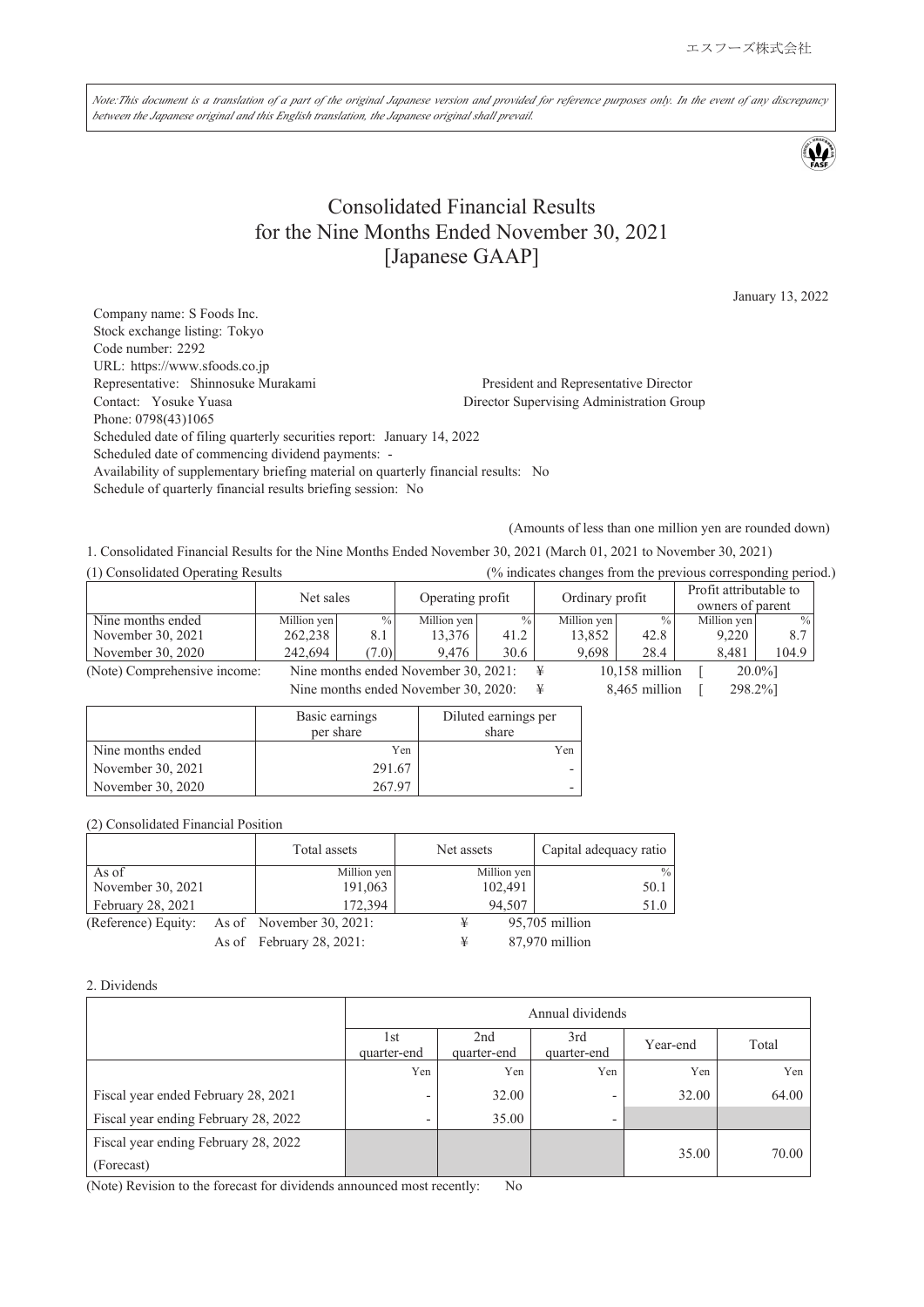3. Consolidated Financial Results Forecast for the Fiscal Year Ending February 28, 2022(March 01, 2021 to February 28, 2022)

| (% indicates changes from the previous corresponding period.) |             |                 |                  |               |                 |               |                  |     |                                         |
|---------------------------------------------------------------|-------------|-----------------|------------------|---------------|-----------------|---------------|------------------|-----|-----------------------------------------|
|                                                               | Net sales   |                 | Operating profit |               |                 |               |                  |     | Profit attributable to   Basic earnings |
|                                                               |             |                 |                  |               | Ordinary profit |               | owners of parent |     | per share                               |
|                                                               | Million yen | $\frac{0}{0}$ 1 | Million ven      | $\frac{9}{6}$ | Million yen     | $\frac{0}{0}$ | Million yen      |     | Yenl                                    |
| Full year                                                     | 355,000     | 8.4             | 17.000           | 34.8          | 17.500          | 34.7          | 1.500            | 5.4 | 363.75                                  |

(Note) Revision to the financial results forecast announced most recently: Yes

<sup>\*</sup> Notes:

|              | (1) Changes in significant subsidiaries during the nine months ended November 30, 2021 |      |  |
|--------------|----------------------------------------------------------------------------------------|------|--|
|              | (changes in specified subsidiaries resulting in changes in scope of consolidation):    | - No |  |
| New -        | (Company name:                                                                         |      |  |
| Exclusion: - | (Company name:                                                                         |      |  |
|              |                                                                                        |      |  |

(2) Accounting policies adopted specially for the preparation of quarterly consolidated financial statements: Yes

(3) Changes in accounting policies, changes in accounting estimates and retrospective restatement

- 1) Changes in accounting policies due to the revision of accounting standards: No
- 2) Changes in accounting policies other than 1) above: No
- 3) Changes in accounting estimates: No
- 4) Retrospective restatement: No

#### (4) Total number of issued shares (common shares)

1) Total number of issued shares at the end of the period (including treasury shares):

| November 30, 2021: | 32,267,721 shares |  |
|--------------------|-------------------|--|
| February 28, 2021: | 32,267,721 shares |  |

| 2) Total number of treasury shares at the end of the period: |                |  |  |  |
|--------------------------------------------------------------|----------------|--|--|--|
| November 30, 2021:                                           | 652,801 shares |  |  |  |
| February 28, 2021:                                           | 658,707 shares |  |  |  |

3) Average number of shares during the period: Nine months ended November 30, 2021: 31,612,416 shares<br>Nine months ended November 30, 2020: 31,650,393 shares Nine months ended November 30, 2020: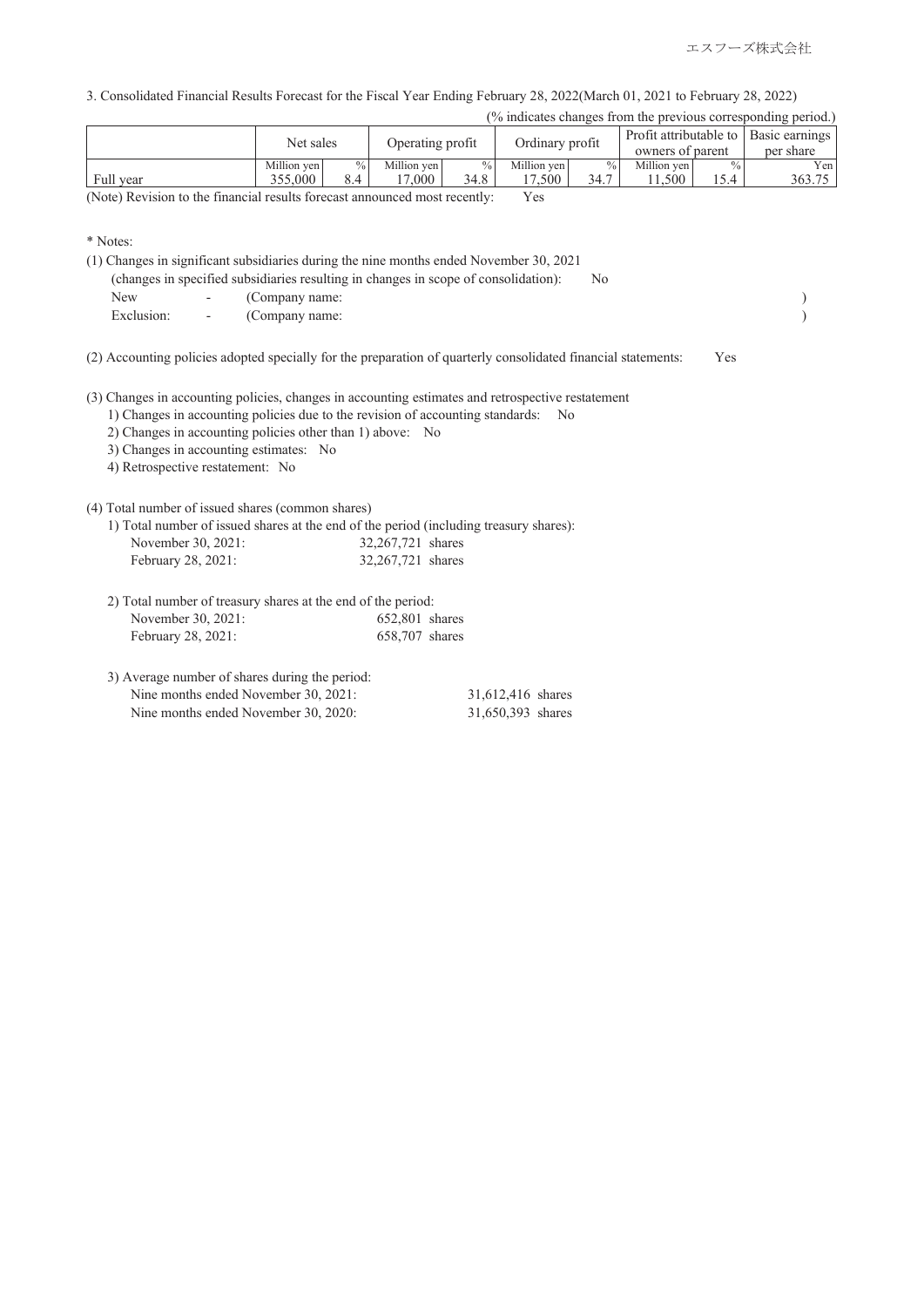## Quarterly Consolidated Financial Statements

## Quarterly Consolidated Balance Sheets

|                                       |                        | (Million yen)          |
|---------------------------------------|------------------------|------------------------|
|                                       | As of February 28,2021 | As of November 30,2021 |
| Assets                                |                        |                        |
| Current assets                        |                        |                        |
| Cash and deposits                     | 40,284                 | 39,506                 |
| Notes and accounts receivable - trade | 32,754                 | 39,149                 |
| Merchandise and finished goods        | 20,286                 | 31,338                 |
| Work in process                       | 1,630                  | 1,722                  |
| Raw materials and supplies            | 3,965                  | 4,835                  |
| Other                                 | 3,550                  | 5,913                  |
| Allowance for doubtful accounts       | (61)                   | (72)                   |
| Total current assets                  | 102,409                | 122,394                |
| Non-current assets                    |                        |                        |
| Property, plant and equipment         |                        |                        |
| <b>Buildings and structures</b>       | 55,371                 | 56,285                 |
| Accumulated depreciation              | (25,795)               | (27,510)               |
| Buildings and structures, net         | 29,575                 | 28,775                 |
| Land                                  | 15,152                 | 15,244                 |
| Other                                 | 34,501                 | 36,216                 |
| Accumulated depreciation              | (23, 676)              | (25, 294)              |
| Other, net                            | 10,825                 | 10,922                 |
| Accumulated impairment loss           | (3,162)                | (3,296)                |
| Total property, plant and equipment   | 52,391                 | 51,644                 |
| Intangible assets                     |                        |                        |
| Goodwill                              | 100                    | 287                    |
| Other                                 | 537                    | 533                    |
| Total intangible assets               | 637                    | 821                    |
| Investments and other assets          |                        |                        |
| Investment securities                 | 13.220                 | 12.667                 |
| Retirement benefit asset              | 118                    | 137                    |
| Other                                 | 3,823                  | 3,602                  |
| Allowance for doubtful accounts       | (206)                  | (204)                  |
| Total investments and other assets    | 16,955                 | 16,202                 |
| Total non-current assets              | 69,984                 | 68,668                 |
| Total assets                          | 172,394                | 191,063                |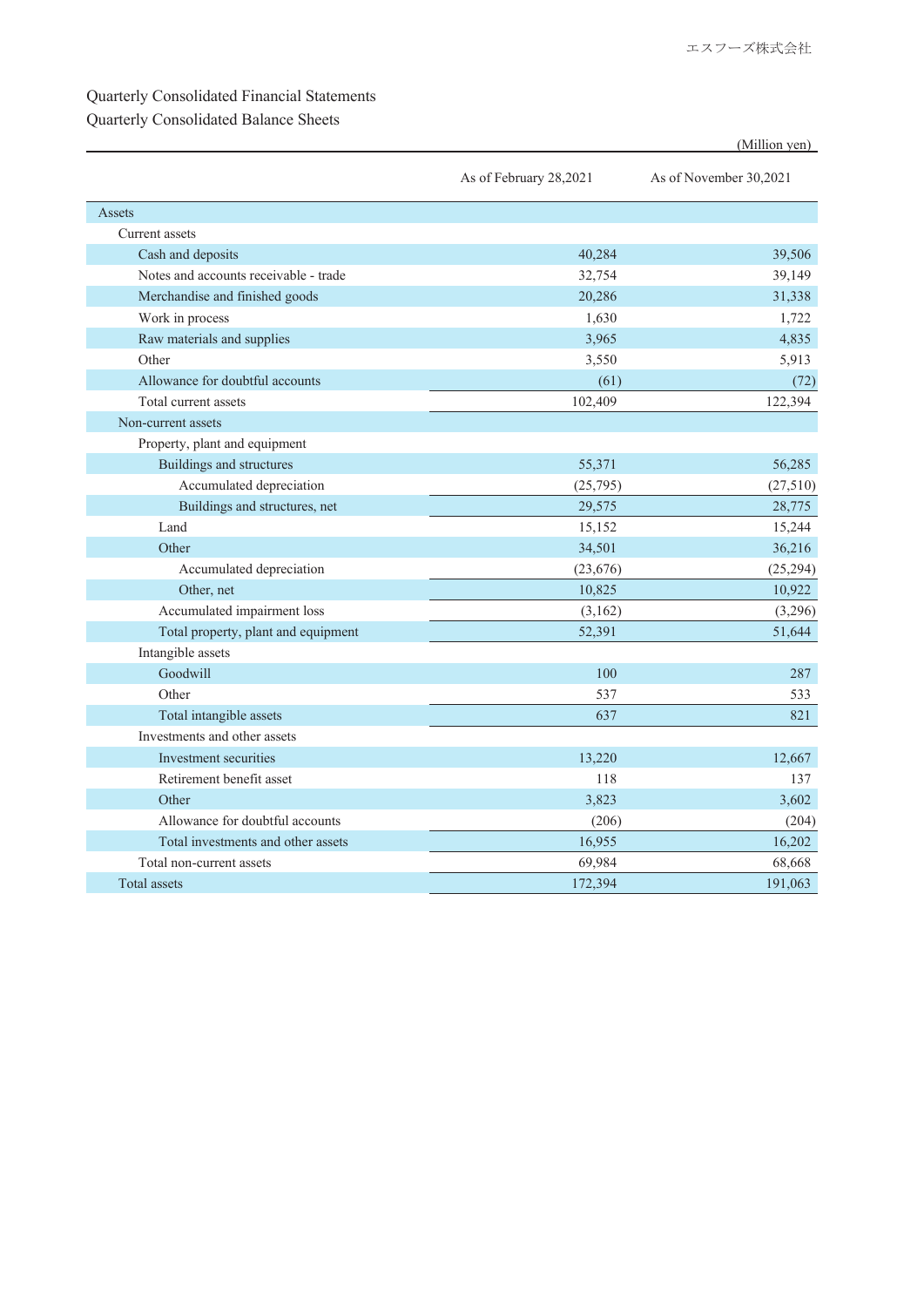(Million yen)

|                                                                         | As of February 28,2021 | As of November 30,2021 |
|-------------------------------------------------------------------------|------------------------|------------------------|
| Liabilities                                                             |                        |                        |
| Current liabilities                                                     |                        |                        |
| Notes and accounts payable - trade                                      | 24,032                 | 31,019                 |
| Short-term borrowings                                                   | 7,825                  | 13,679                 |
| Income taxes payable                                                    | 3,578                  | 1.196                  |
| Provision for bonuses                                                   | 1,023                  | 2,001                  |
| Other                                                                   | 12,107                 | 11,071                 |
| Total current liabilities                                               | 48,568                 | 58,969                 |
| Non-current liabilities                                                 |                        |                        |
| Bonds payable                                                           | 550                    | 450                    |
| Long-term borrowings                                                    | 24,052                 | 24,853                 |
| Provision for retirement benefits for directors (and<br>other officers) | 220                    | 169                    |
| Retirement benefit liability                                            | 1,928                  | 1,926                  |
| Other                                                                   | 2,568                  | 2,202                  |
| Total non-current liabilities                                           | 29,319                 | 29,601                 |
| <b>Total liabilities</b>                                                | 77,887                 | 88,571                 |
| Net assets                                                              |                        |                        |
| Shareholders' equity                                                    |                        |                        |
| Share capital                                                           | 4,298                  | 4.298                  |
| Capital surplus                                                         | 18,723                 | 18,739                 |
| Retained earnings                                                       | 62,805                 | 69,907                 |
| Treasury shares                                                         | (414)                  | (410)                  |
| Total shareholders' equity                                              | 85,412                 | 92,534                 |
| Accumulated other comprehensive income                                  |                        |                        |
| Valuation difference on available-for-sale<br>securities                | 2,826                  | 2,483                  |
| Deferred gains or losses on hedges                                      | (3)                    | 13                     |
| Foreign currency translation adjustment                                 | (281)                  | 660                    |
| Remeasurements of defined benefit plans                                 | 15                     | 13                     |
| Total accumulated other comprehensive income                            | 2,557                  | 3,171                  |
| Non-controlling interests                                               | 6,536                  | 6,786                  |
| Total net assets                                                        | 94,507                 | 102,491                |
| Total liabilities and net assets                                        | 172,394                | 191,063                |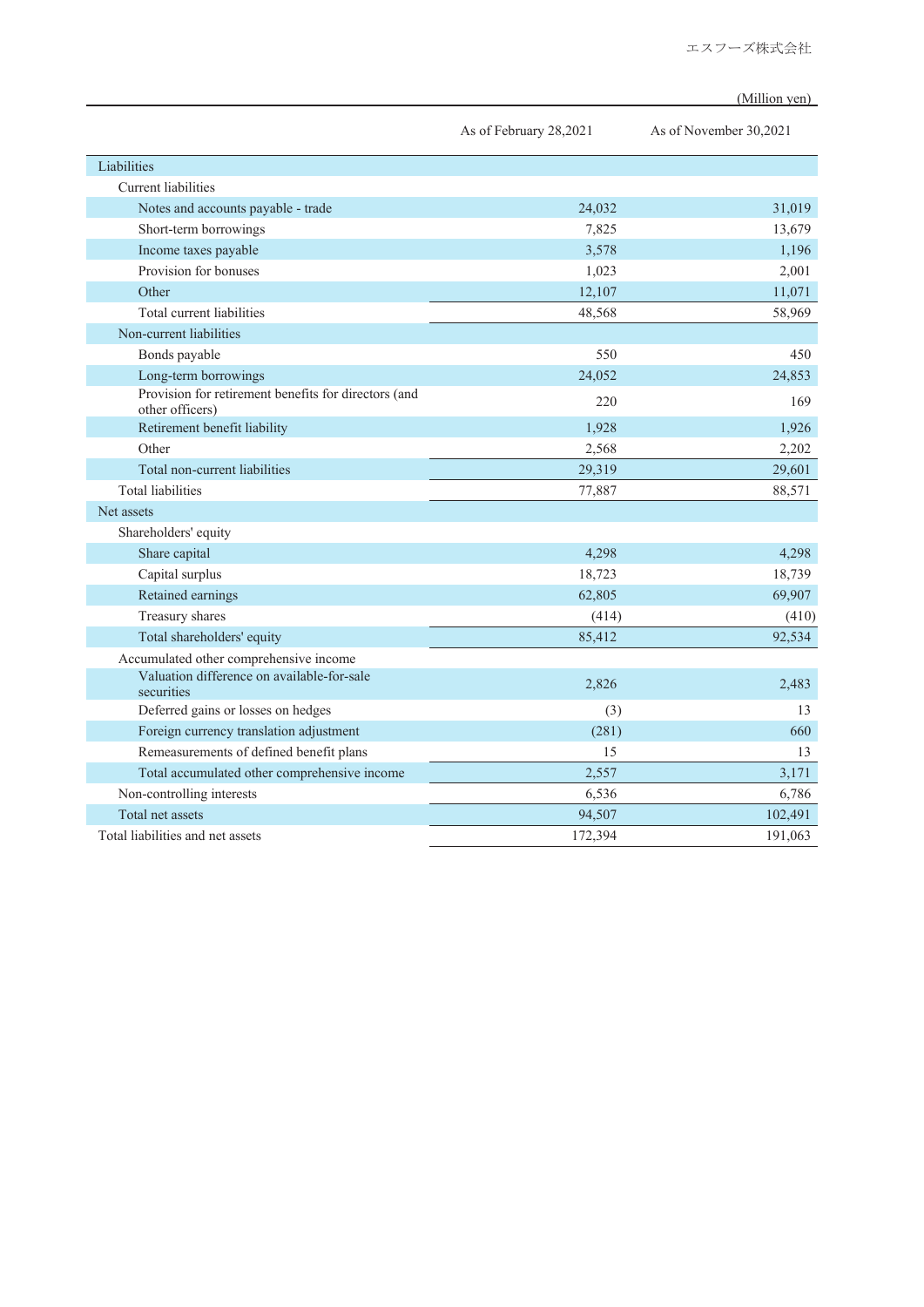#### Quarterly Consolidated Statements of Income and Comprehensive Income

Quarterly Consolidated Statements of Income (For the nine months)

|                                                                  |                                               | (Million yen)                                 |
|------------------------------------------------------------------|-----------------------------------------------|-----------------------------------------------|
|                                                                  | For the nine months<br>ended November 30,2020 | For the nine months<br>ended November 30,2021 |
| Net sales                                                        | 242,694                                       | 262,238                                       |
| Cost of sales                                                    | 204,689                                       | 219,913                                       |
| Gross profit                                                     | 38,005                                        | 42,325                                        |
| Selling, general and administrative expenses                     | 28,529                                        | 28,948                                        |
| Operating profit                                                 | 9,476                                         | 13,376                                        |
| Non-operating income                                             |                                               |                                               |
| Interest income                                                  | 40                                            | 16                                            |
| Dividend income                                                  | 249                                           | 301                                           |
| Rental income from buildings                                     | 100                                           | 98                                            |
| Share of profit of entities accounted for using equity<br>method | 19                                            | 7                                             |
| Other                                                            | 401                                           | 398                                           |
| Total non-operating income                                       | 810                                           | 821                                           |
| Non-operating expenses                                           |                                               |                                               |
| Interest expenses                                                | 198                                           | 197                                           |
| Arrangement fee                                                  | 106                                           |                                               |
| Foreign exchange losses                                          | 81                                            | 26                                            |
| Rent cost                                                        | 34                                            | 34                                            |
| Other                                                            | 168                                           | 88                                            |
| Total non-operating expenses                                     | 589                                           | 346                                           |
| Ordinary profit                                                  | 9,698                                         | 13,852                                        |
| Extraordinary income                                             |                                               |                                               |
| Gain on sales of non-current assets                              | 4,069                                         | 10                                            |
| Gain on sales of investment securities                           | 31                                            | 3                                             |
| Subsidy income                                                   | 548                                           | 710                                           |
| Compensation income                                              | 3                                             | $\mathbf{1}$                                  |
| Total extraordinary income                                       | 4,652                                         | 725                                           |
| <b>Extraordinary losses</b>                                      |                                               |                                               |
| Loss on disposal of non-current assets                           | 191                                           | 240                                           |
| <b>Impairment</b> loss                                           | 45                                            | 161                                           |
| Loss on store closings                                           | 42                                            | $\boldsymbol{0}$                              |
| Loss on temporary store closings                                 | 216                                           | 363                                           |
| Loss on tax purpose reduction entry of non-current<br>assets     | 443                                           |                                               |
| Loss on valuation of investment securities                       | 61                                            |                                               |
| Other                                                            |                                               | $\mathfrak{Z}$                                |
| Total extraordinary losses                                       | 1,001                                         | 770                                           |
| Profit before income taxes                                       | 13,349                                        | 13,807                                        |
| Income taxes                                                     | 4,606                                         | 4,261                                         |
| Profit                                                           | 8,743                                         | 9,545                                         |
| Profit attributable to non-controlling interests                 | 261                                           | 325                                           |
| Profit attributable to owners of parent                          | 8,481                                         | 9,220                                         |